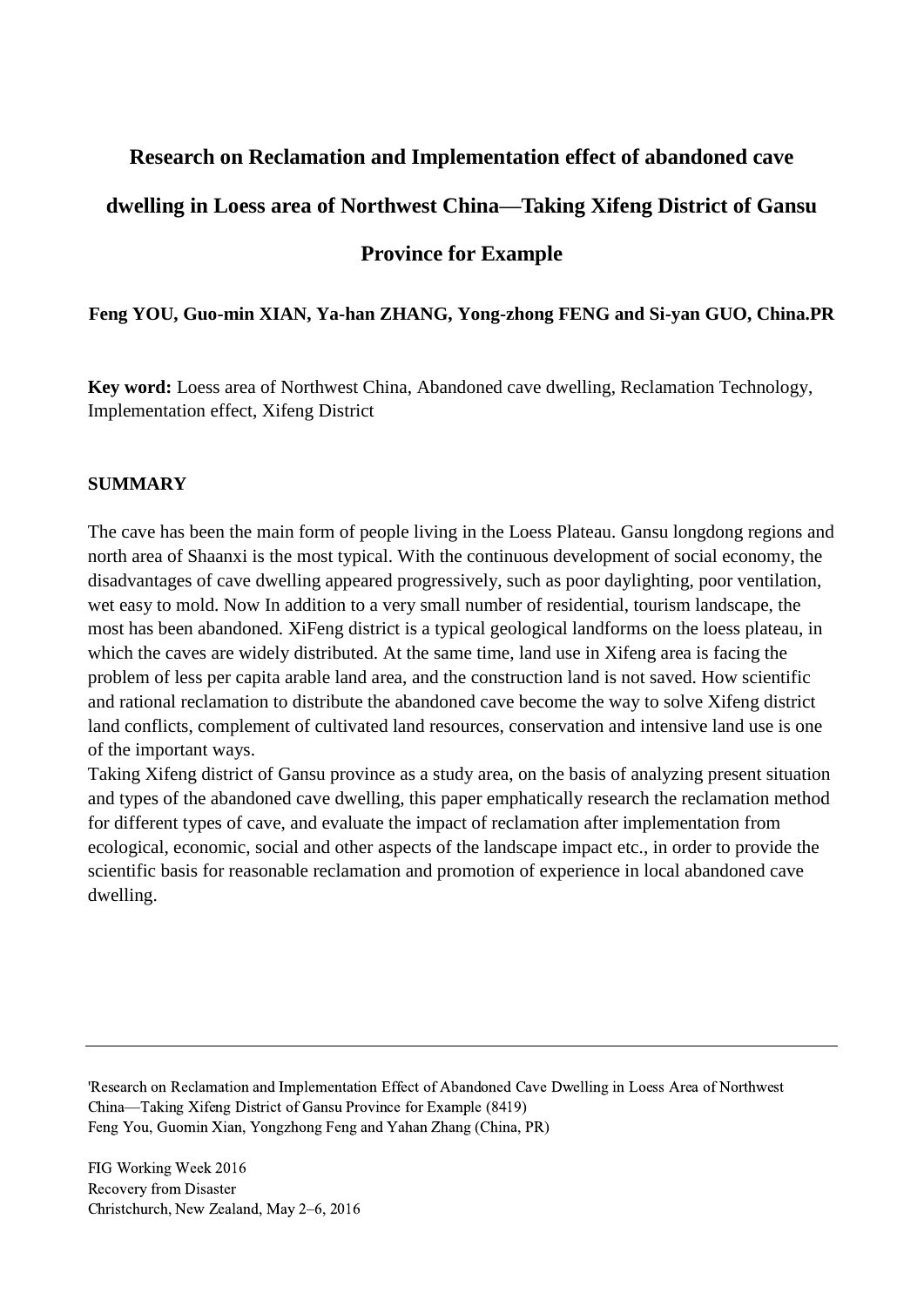# **Research on Reclamation and Implementation effect of abandoned cave**

# **dwelling in Loess area of Northwest China—Taking Xifeng District of Gansu**

## **Province for Example**

#### **Feng YOU, Guo-min XIAN, Ya-han ZHANG, Yong-zhong FENG and Si-yan GUO, China.PR**

#### **1.Introduction**

At ancient time, from the beginning of the living style "the cave dwelling in wild place", the cave has been the main form of Loess Plateau where people live on. As early as the Song Dynasty, the notes of "Western Expedition on Road", documented by Zheng Gangzhong, has recorded several large cave areas on the northern of Shaanxi, eastern of Gansu, central of Shanxi, and western of Henan.Chinese cave has evolved from the troglodytism to the simple of the loess cave, cold kiln, and eventually into a highly traditional culture of "cave residents". In the social context of "farming civilization", the dwelling houses called "original ecological architecture", which has original green building thoughts, and is the most highly featuring of the local culture construction, the "root" of regional architectural culture, the origin of the Chinese "living culture". The current studies on the loess plateau of northwest cave are mostly concentrated in construction science that is either from the stability of cave construction and geotechnical soil or from the exploration the ecological and energy-saving ideas of cave dwelling; there are still some focused on the perspective of the cave from history and culture. However, it is relatively less for the cave in regarded to land use research.

Land reclamation refers to the land that is used for production and construction activities, or damaged by natural disasters taking the improvement measure to make it achieving the available activities. For example, during the process of construction, due to the digging, collapse, and other causes, the damage land is taken remediation measures to back it to the available state. The existing major studies are focused on land reclamation in mining areas, or researching for other types of land reclamation, but the study for the North Village land reclamation has been found little, and the one of cave reclamation in the loess plateau for the northwest zone is far less. Shengpeng JING(2015) and other young researchers take the zones in Xifeng City of Gansu Province as the study. Based on the investigation for cliff cave, alley cave and pit cave, they combined the indices and law and feasible methods to evaluate suitability, in accordance with the potential level to analyze the reclamation potential of the study area's abandoned cave. By the suitability evaluation of FAO,

'Research on Reclamation and Implementation Effect of Abandoned Cave Dwelling in Loess Area of Northwest China—Taking Xifeng District of Gansu Province for Example (8419) Feng You, Guomin Xian, Yongzhong Feng and Yahan Zhang (China, PR)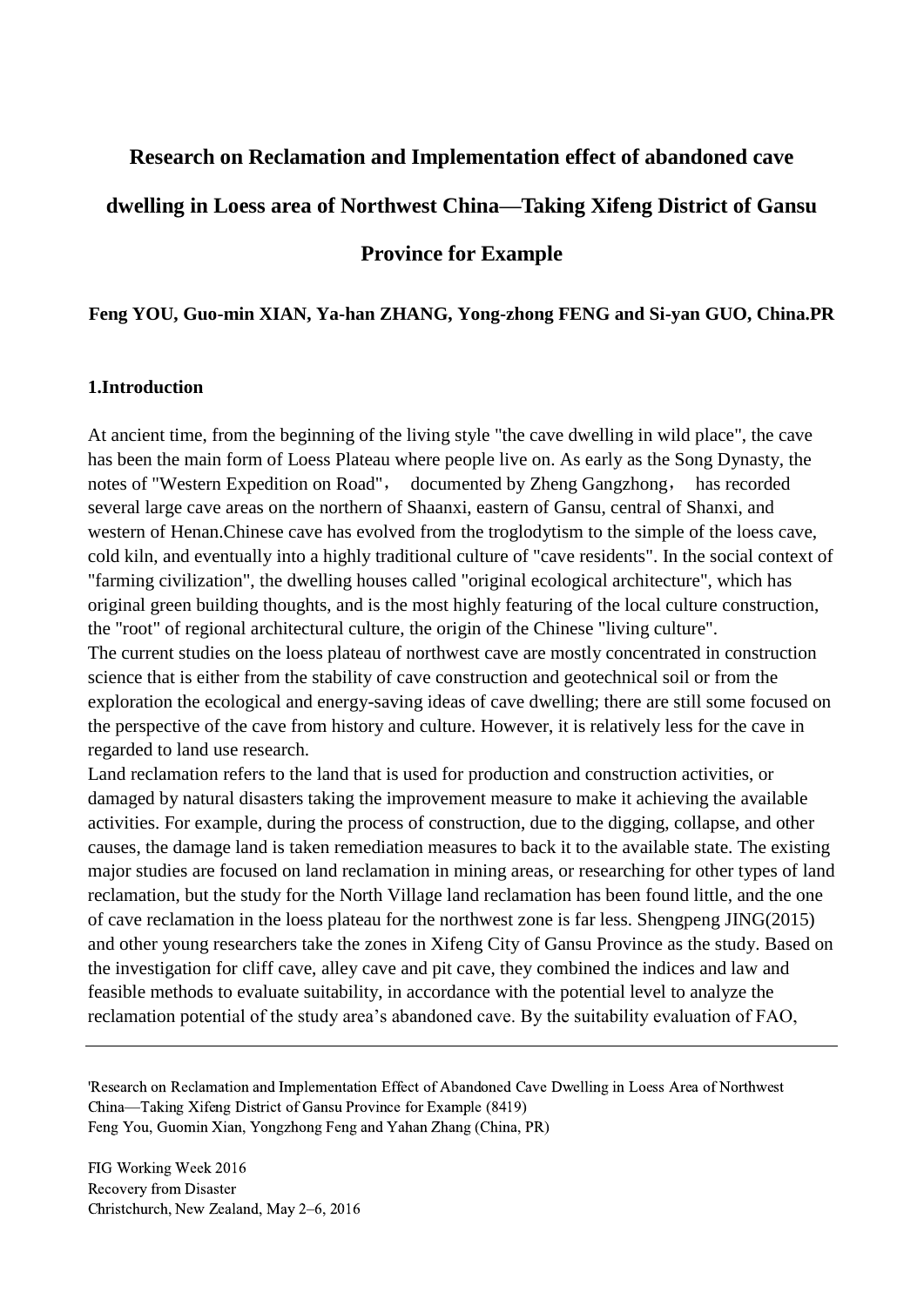Yongzhong FENG(2012) and other researchers elected the 8 effective indicators including thickness of soil, soil texture, soil salinity, soil pollution, pH value of soil organic matter, soilslope and surface stability for evaluation of land reclamation appropriately on the abandoned cave dwelling on Loess plateau. Guomin XIAN(2014) and other researchers have taken comparative study on the soil physical and chemical properties before and after land reclamation between cliff cave and alley cave on Xifeng area.

This article attempts to sort out the past study as basis, takesXifeng district of Gansu as an example, selects different typical types of plots from abandoned caves as the research area, determines the classification of reclamation technology, and makes the evaluation on ecological effect, economic effects, social effects and landscape effects after the reclamation make the evaluation, with a view to the reclamation on Loess Plateau area abandoned cave, and resolve conflicts of construction land supply, promoting intensive land use to provide a reference.

#### **2.Study area and data sources**

#### **2.1Regional overviewof study area**

Study area is located inXifeng District, Gansu Province. Xifeng is in the middle east of Qingyang City, Gansu Province, located in the Dongzhiyuan hinterland.The geologic structure is as the platformunit of North China, located in the the east wing of Erdos syncline, situated at Guanshan - Erdos station area on east of Liupan Mountain fold belt. On the geological structure, it belongs to construct of the new Chinese system of inland basin sedimentary belt. The geomorphological features of the Loess Plateau in Xifeng aregully region, the sloping terrain is from northeast to southwest, the elevation is 1421 meters. Terrain is like Fan-shaped, the long from north to south is about 47.7 kilometers, the width from east to west is 34.8 kilometers. The land is flat and fertile. In 2013, the total land area is 99,901.82 hectares, including the agricultural land area of 62918.61 hectares (accounting for 62.98% of the total land area), construction land area of 14998.81 hectares (accounting for 15.01% of the total land area), and other land of 21984.40 hectares (accounting for 22.01% of the total land area).The rural residential land of 11823.15 hectares is accounting for 78.83% of the construction total land area. Xifeng cave area accounts for 47.09% of the region's rural residential land area, and most of them have been abandoned that have great potential of reclamation. At the same time, the land use in Xifeng faces with the few of average per person cultivated area, andgreat wasteful of construction land question: average per person cultivated area is 0.09 hectares, which is lower than the nation average per person 0.1 hectares level, is world average level 1/3; per capita area of cultivated farmland on countryside is 413.95 square meters, which is far more than the per capita land 150 square meters of the national standard.

<sup>&#</sup>x27;Research on Reclamation and Implementation Effect of Abandoned Cave Dwelling in Loess Area of Northwest China—Taking Xifeng District of Gansu Province for Example (8419) Feng You, Guomin Xian, Yongzhong Feng and Yahan Zhang (China, PR)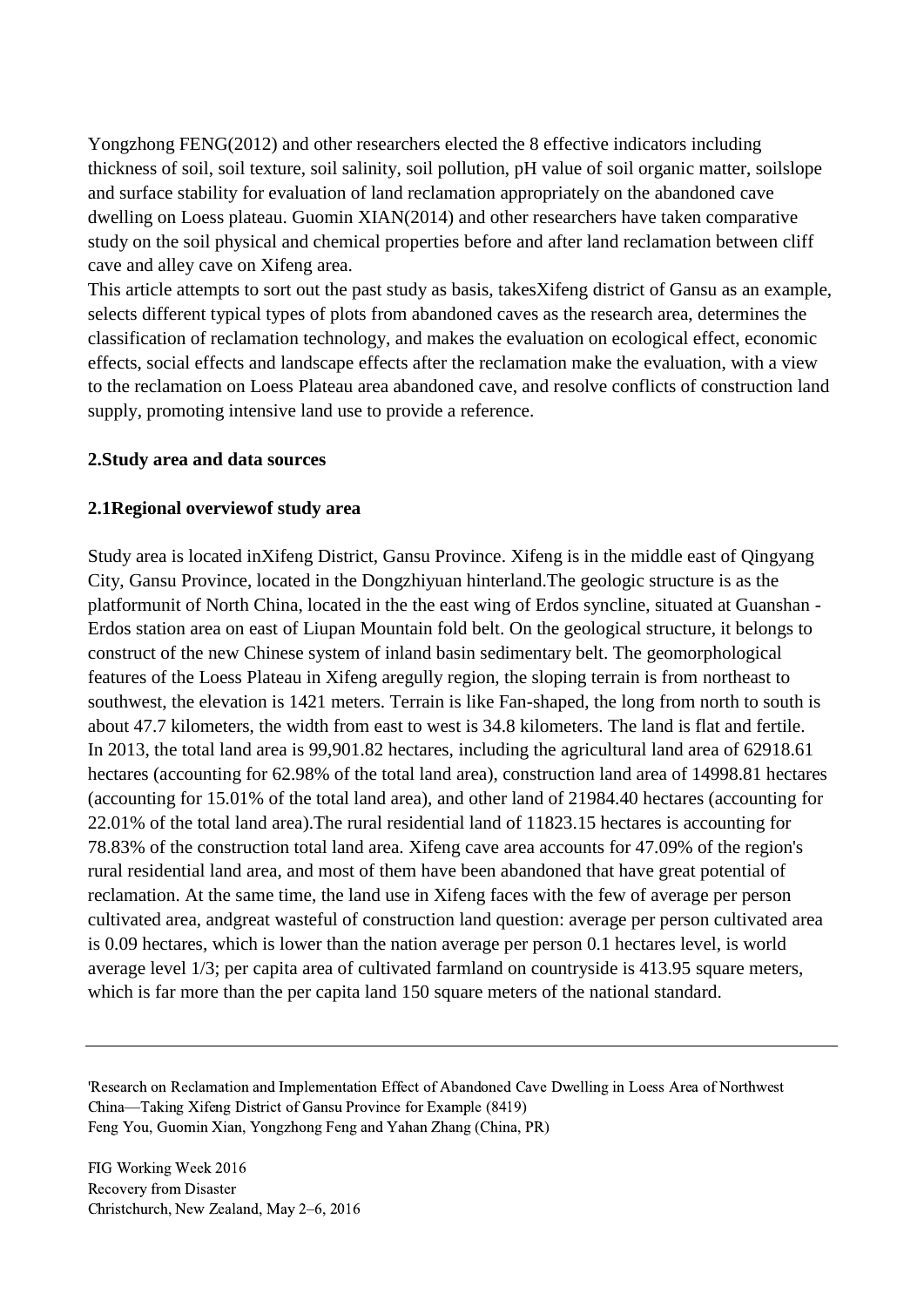## **2.2 Overview of study area**

The Study area involves in different types of abandoned cave, located in Luohang Village, Xialiu Village and Ranli Village. There are 483.26 hectares of study area, 3490 population, and per capita arable land area is 0.09 hectares, Rural residential area per capita is 380 square meters.

## **2.3Data Sources**

In this article, the remote sensing phantom data originates in 2009, 2012 and 2014, the vector data originates the second national land investigation change database in 2010 and in 2013, other data are mainlyfrom county level and the township level statistical data in Xifeng, and as well as inspects the investigation and study data on the spot.

## **3.Reclamation Technology of Abandoned Cave**

## **3.1Types of cave**

The cave in Loess Plateau can be divided into three categories: one is the cliff cave, which usually located at the edge of the plateau of loess slope and soil areas, and on both sides of ravines; secondly, alley cave, which is built with brick and adobe to form cave structures, then covered with soil, also known as soil or earth-sheltered cave; the last one is pit-caves. Some scholars call the third cave "sunken cave dwelling" or "pit houses", where is located in the underground. The main yard of the third one is formed by main caves and courtyards, and distribute scattered, -a pit yard in the middle of ground, shaped like quadrangle dwellings.

## **3.2 Reclamation Technology of Abandoned Cave**

This paper contains three caves. Reclamation of abandoned cave will be according to the different types of caves, selecting different reclamation techniques.

## 3.2.1 Reclamation Technology of Cliff Cave

Cliff Cave distributed in study area A, which area is 245.62 hectares, involving 1750 farmers. This type of cave is built on hillside, and using "dig in half, fill in half" reclamation technologywith emphasis on reasonably determine the height and back terraces width based on the upper plateau surface and the bottom surface elevation cave, which was sort of ladder-type, complete the

<sup>&#</sup>x27;Research on Reclamation and Implementation Effect of Abandoned Cave Dwelling in Loess Area of Northwest China—Taking Xifeng District of Gansu Province for Example (8419) Feng You, Guomin Xian, Yongzhong Feng and Yahan Zhang (China, PR)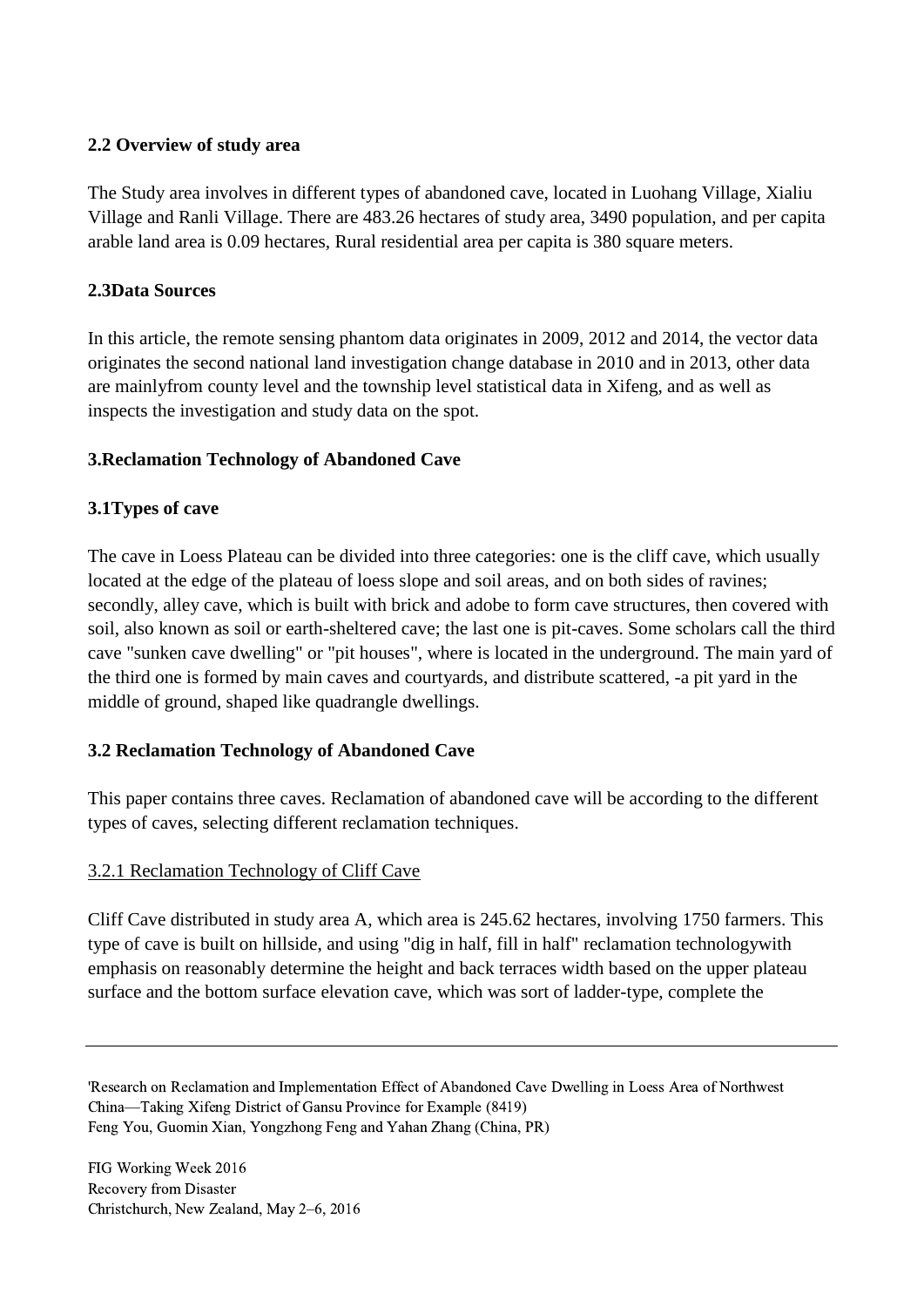appropriate the ridge, the production of road and ditch head protection to prevent soil erosion, improve water storage capacity plots, for farmers to cultivate.

## 3.2.2 Reclamation Technology of Alley Cave

Alley-style cave is located in study area B, and its area is 174.34 hectares, involving 1310 farmers.The type of alley caves are usually closed one by one. In the process of reclamation, the technology should combined with different topography, and original terrain, according to local conditions to design different elevation plots. When the cave demolished,the workersused bulldozers to pile up the organic slice from thefront and back of old house, old walls, then used bulldozers, loaders removal project in the old house, after removal of combined land leveling utilization. The corresponding production and field protection forest roadsin order to prevent the water loss and soil erosion, improve the field water storage capacity, facilitate farming.

## 3.2.3 Reclamation Technology of Underground Cave

Underground cave is located in study area C, and its area is63.3 hectares, involving 430 farmers. Underground cave isrelatively independent. The reclamation for such cave has two methods, one is to remain, which is used for greenhouses or breeding base, the other is to be filled it as a vegetable greenhouses or breeding base; one is to be filled with soil making the cave form with Mesa pattern.The technology for second one is including earthwork excavation, earthwork backfilling, drainage works and so on. First, the excavation pit Academy of Engineering before construction, must do a detailed investigation of the distribution of each pit hospital, hospital number and the number of pit cave. Earth backfill stage, the pit dug collapsed homes fill in real time, in the middle may not appear funnel-shaped, the hospital in the original rainwater harvesting pits must be tamped. Digging collapsed infill process, the need to consider the impact side pressure. After land leveling, drainage problems requiring further consideration, it should be drained and village drainage field combine to form a complete drainage system.

## **4. Reclamation of Abandoned Cave Effect Evaluation**

The reclamation in project area of abandoned cave has been supported by the Ministry of Land as nonprofit industry research and special projects (No. 201111015), and completed in December on 2014.The paper made the evaluation on the effects of the implementation of the project area, making objective judgment for ecological, economic, social and other aspects of the landscape impact.

<sup>&#</sup>x27;Research on Reclamation and Implementation Effect of Abandoned Cave Dwelling in Loess Area of Northwest China—Taking Xifeng District of Gansu Province for Example (8419) Feng You, Guomin Xian, Yongzhong Feng and Yahan Zhang (China, PR)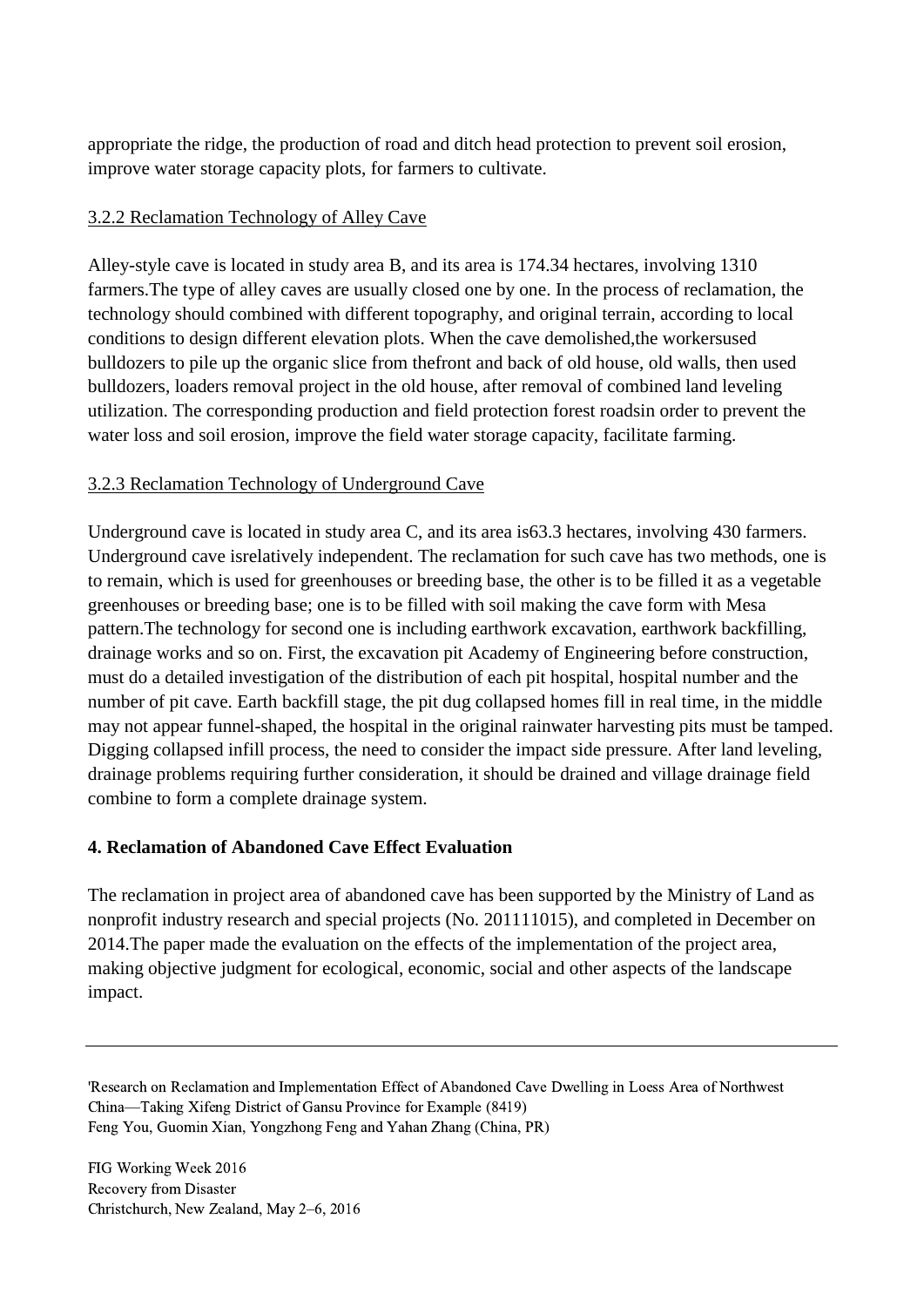#### **4.1Evaluation Index System**

Land reclamation effect evaluation is a systematic, comprehensive, highly technical work. The reclamation for abandoned caves is relating to various aspects of the local ecological, economic, social and landscape, and every aspects influence and constraint each other, so the indicators that can infect evaluation involves many aspects after reclamation. The paper divided the implementation effect of reclamation into four effects: the ecological, the economic, the social and the landscape effects. The ecological effect refers to the abandoned cave after reclamation of the impact of changes in the ecological conditions. The economic effects after reclamation are due to a change in the cultivated land on income and the impact of the production scale. The social effects are the result of the life of the peasants' satisfaction, infrastructure to change on the inhabitants. The landscape effects arethe changes of a land-use view type, and the number in the structure of the rural landscape impact. In the principle of scientific, comprehensive and maneuverability, based on the reference of existing research, the paper builta implementation effect of reclamation of abandoned cave, as shown in the Table 1.

| Target layer                         | Criterion layer                              | Element layer                                            |  |  |  |
|--------------------------------------|----------------------------------------------|----------------------------------------------------------|--|--|--|
|                                      |                                              | Improve degree of soil and water $loss(C_{11})$          |  |  |  |
|                                      | Ecological effect<br>(B <sub>1</sub> )       | Change of soil bulk density( $C_{12}$ )                  |  |  |  |
|                                      |                                              | change of protection forestdensity( $C_{13}$ )           |  |  |  |
|                                      |                                              | the newly-increased cultivated land rate( $C_{21}$ )     |  |  |  |
|                                      | Economic effect<br>$(B_2)$                   | Change of Farmers' Income( $C_{22}$ )                    |  |  |  |
| Reclamation of Abandoned             |                                              | Change of the food yield output on unit area( $C_{23}$ ) |  |  |  |
| <b>Cave Effect Evaluation</b><br>(A) |                                              | Change of production scale( $C_{24}$ )                   |  |  |  |
|                                      | Social effect<br>$(B_3)$<br>Landscape effect | Change of public support( $C_{31}$ )                     |  |  |  |
|                                      |                                              | Change of density of road network $(C_{32})$             |  |  |  |
|                                      |                                              | Increase support population( $C_{33}$ )                  |  |  |  |
|                                      |                                              | Decrease rate of landscape fragmentation( $C_{41}$ )     |  |  |  |
|                                      | $(B_4)$                                      | Decrease rate of patch shape index $(C_{42})$            |  |  |  |

**Table1 Index system of effect evaluation of reclamation of abandoned cave**

'Research on Reclamation and Implementation Effect of Abandoned Cave Dwelling in Loess Area of Northwest China—Taking Xifeng District of Gansu Province for Example (8419) Feng You, Guomin Xian, Yongzhong Feng and Yahan Zhang (China, PR)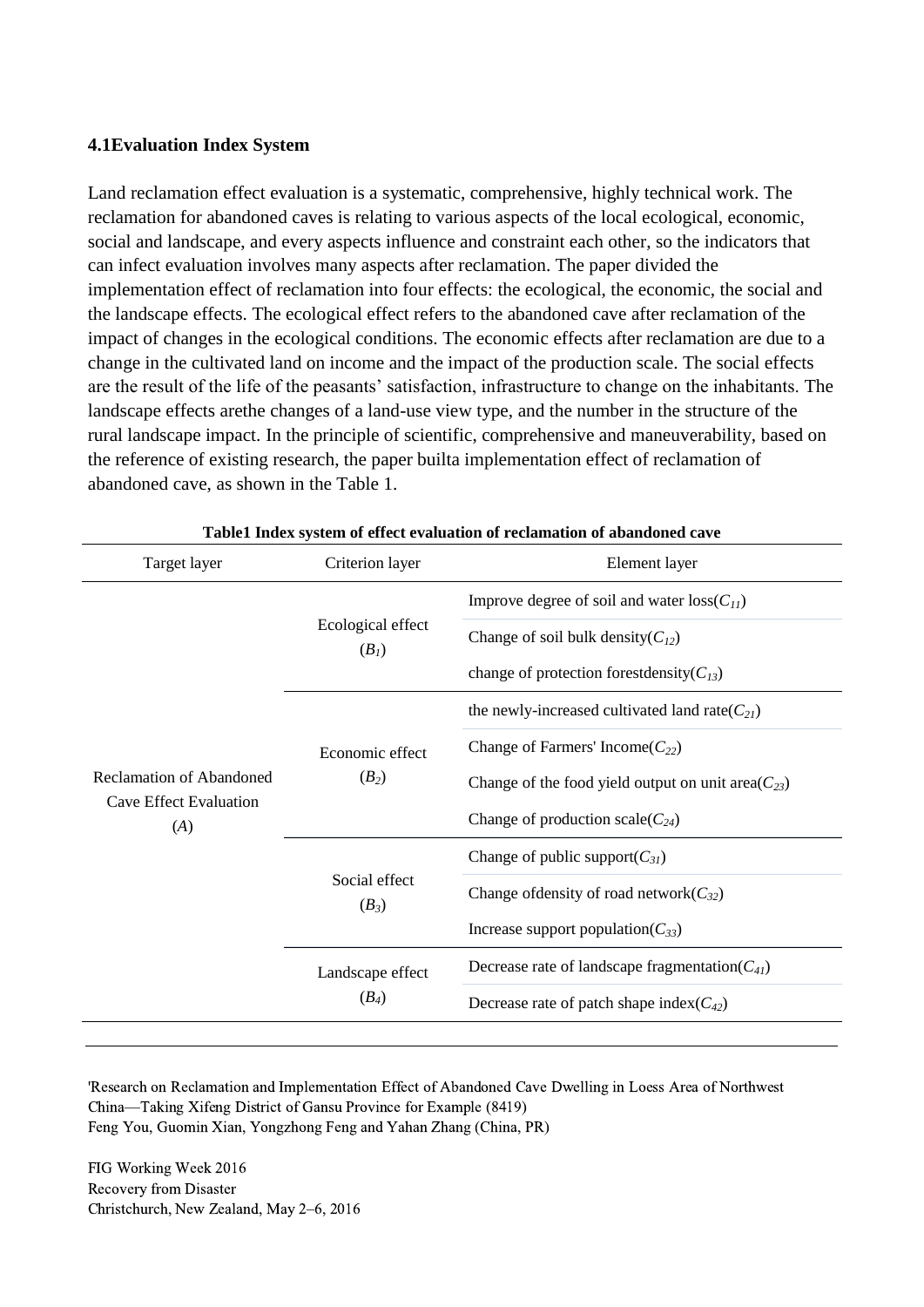#### **4.2Re-determination for The Right of The Evaluation Index**

This article uses the analytic hierarchy process (the AHP law) to determine the right of the evaluation index. Taking the implementation effect of reclamation of abandoned cave dwelling as the target, by the four effects,the concrete appraisal factorsare selected for the target. In this paper, using  $1 \sim 9$  scale to measure the relative importance between the two factors, the author invited experts on the related factors between the relative importance of scale values are given, finally get the experts to scale value of geometric mean to form judgment matrix of each criterion layer. Calculate the weight vector and consistency check. By the calculation, at all levels between *CR* were less than 0.10, satisfies the requirement of consistency check. Finally through the hierarchy total sorts, get  $A - C$ , the weight of  $B_i - C$ , see table 2.

| Table2 The Weight of The Evaluation Index of reclamation of abandoned cave                                                                       |                                       |                                                          |                |                     |  |  |  |  |  |
|--------------------------------------------------------------------------------------------------------------------------------------------------|---------------------------------------|----------------------------------------------------------|----------------|---------------------|--|--|--|--|--|
| Target layer                                                                                                                                     | Criterion<br>layer                    | Element layer                                            | Weight $(A-C)$ | Weight<br>$(B_i-C)$ |  |  |  |  |  |
| Reclamation<br>of<br>Abandoned<br>Cave Effect<br>Evaluation<br>(A)                                                                               |                                       | Improve degree of soil and water $loss(C_{11})$          | 0.1878         | 0.6327              |  |  |  |  |  |
|                                                                                                                                                  | Ecological<br>effect(B <sub>1</sub> ) | Change of soil bulk density( $C_{12}$ )                  | 0.0519         | 0.1749              |  |  |  |  |  |
|                                                                                                                                                  |                                       | change of protection forestdensity( $C_{13}$ )           | 0.0571         | 0.1924              |  |  |  |  |  |
|                                                                                                                                                  |                                       | the newly-increased cultivated land rate( $C_{21}$ )     | 0.0847         | 0.2247              |  |  |  |  |  |
|                                                                                                                                                  | Economic                              | Change of Farmers' Income( $C_{22}$ )                    | 0.1747         | 0.4636              |  |  |  |  |  |
|                                                                                                                                                  | effect $(B_2)$                        | Change of the food yield output on unit area( $C_{23}$ ) | 0.0914         | 0.2424              |  |  |  |  |  |
|                                                                                                                                                  |                                       | Change of production scale( $C_{24}$ )                   | 0.0261         | 0.0693              |  |  |  |  |  |
|                                                                                                                                                  |                                       | Change of public support( $C_{31}$ )                     | 0.0312         | 0.1359              |  |  |  |  |  |
|                                                                                                                                                  | Social effect<br>$(B_3)$              | Change of density of road network $(C_{32})$             | 0.041          | 0.1790              |  |  |  |  |  |
|                                                                                                                                                  |                                       | Increase support population $(C_{33})$                   | 0.1569         | 0.6851              |  |  |  |  |  |
|                                                                                                                                                  | Landscape                             | Decrease rate of Landscape Fragmentation( $C_{41}$ )     | 0.0729         | 0.7500              |  |  |  |  |  |
|                                                                                                                                                  | effect( $B_4$ )                       | Decrease rate of patch Shape Index( $C_{42}$ )           | 0.0243         | 0.2500              |  |  |  |  |  |
| Note: A-B, $\lambda_{max}$ =4.1706, C.I.=0.0568, R.I.=0.8900, C.R.=0.0639; B <sub>1</sub> -C, $\lambda_{max}$ =3.0092, C.I.=0.0046, R.I.=0.5200, |                                       |                                                          |                |                     |  |  |  |  |  |
| $C.R. = 0.0089; B_2 - C, \lambda_{max} = 4.2250, C.I. = 0.0750, R.I. = 0.8900, C.R. = 0.0843; B_3 - C, \lambda_{max} = 3.0816, C.I. = 0.0408,$   |                                       |                                                          |                |                     |  |  |  |  |  |

*R.I.*=0.5200,*C.R.*=0.0784;*B4—C*,*λmax*=2.0000,*C.I.*=0.0000,*R.I.*=0.0000,*C.R.*=0.0000

'Research on Reclamation and Implementation Effect of Abandoned Cave Dwelling in Loess Area of Northwest China—Taking Xifeng District of Gansu Province for Example (8419) Feng You, Guomin Xian, Yongzhong Feng and Yahan Zhang (China, PR)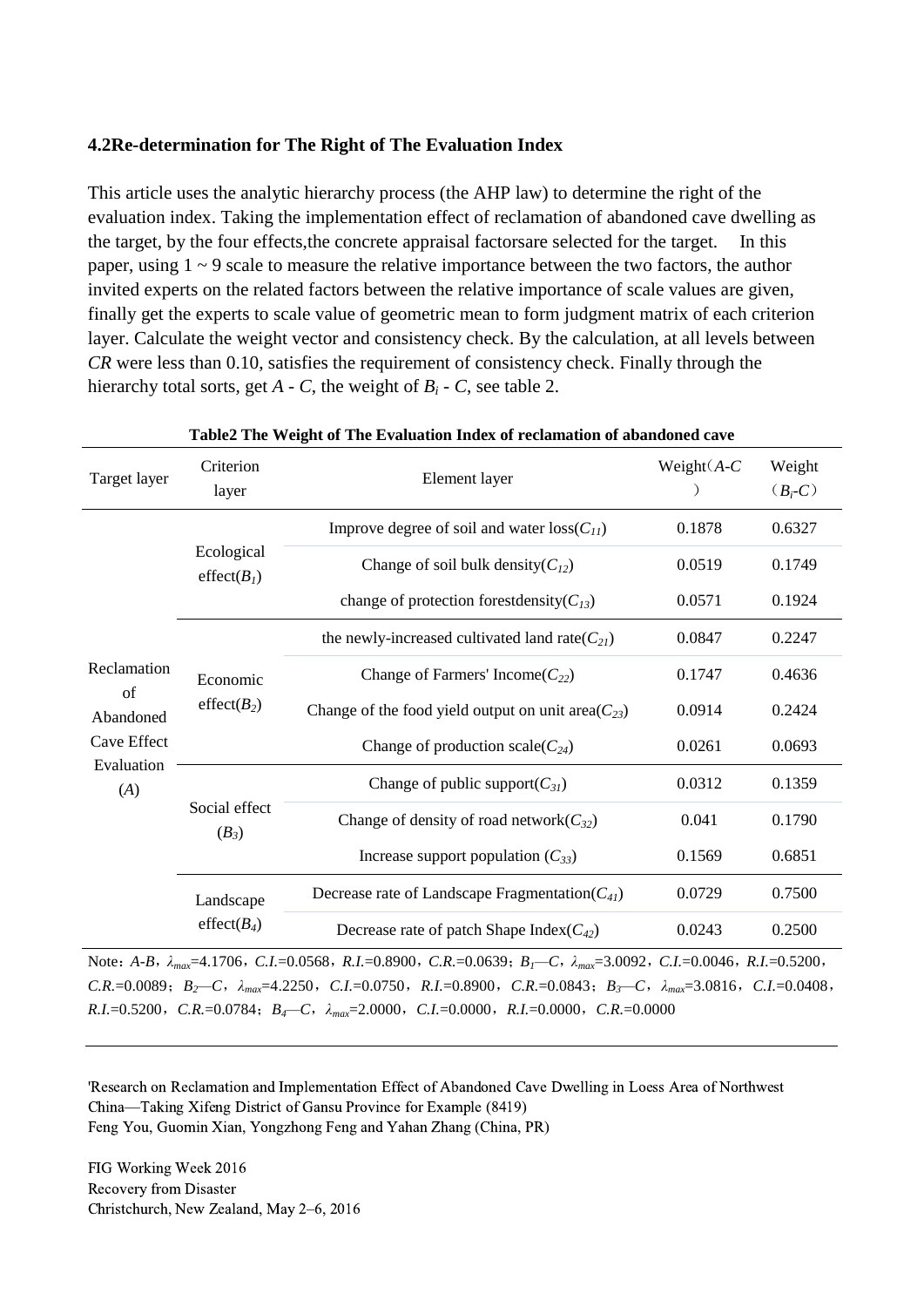## **4.3 Determination of Index Membership**

This article divided the evaluation indicators into five grades: A,  $B+$ ,  $B$ ,  $B-$ ,  $C$  etc. to judge the results of reclamation.At the beginning, we invite 7 experts making judge for the situation on the reclamation before and after. Then, according totheir comments, the fuzzy statistical analysis will be analyzed to extablish a fuzzy evaluation matrix through the calculated index membership.

| талко тие пилностянрог им станаанон нием от генанианон ог аланионеа сате |                  |                    |                |               |                |                  |                   |                |                |                  |
|--------------------------------------------------------------------------|------------------|--------------------|----------------|---------------|----------------|------------------|-------------------|----------------|----------------|------------------|
| Element layer                                                            |                  | Before reclamation |                |               |                |                  | After reclamation |                |                |                  |
|                                                                          |                  | $B+$               | B              | $B -$         | C              | A                | $B+$              | B              | $B -$          | $\mathbf C$      |
| Improve degree of soil and water $loss(C_{11})$                          | $\boldsymbol{0}$ | $\Omega$           | 0.29           | 0.29          | 0.43           | 0.43             | 0.57              | $\Omega$       | $\Omega$       | $\Omega$         |
| Change of soil bulk density( $C_{12}$ )                                  | $\boldsymbol{0}$ | $\boldsymbol{0}$   | 0.14           | 0.43          | 0.43           | $\boldsymbol{0}$ | 0.86              | 0.14           | $\Omega$       | $\boldsymbol{0}$ |
| change of protection forestdensity( $C_{13}$ )                           | $\boldsymbol{0}$ | $\mathbf{0}$       | $\mathbf{0}$   | 0.43          | 0.57           | 0.57             | 0.29              | $0.14 \quad 0$ |                | $\theta$         |
| the newly-increased cultivated land rate( $C_{21}$ )                     | $\boldsymbol{0}$ | $\Omega$           | $\mathbf{0}$   | 0.57          | 0.43           | 0.57             | 0.29              | 0.14           | $\theta$       | $\mathbf{0}$     |
| Change of Farmers' Income( $C_{22}$ )                                    | $\boldsymbol{0}$ | $\boldsymbol{0}$   | 0.29           |               | $0.57$ 0.14 0  |                  | 0.57              | 0.43           | $\theta$       | $\boldsymbol{0}$ |
| Change of the food yield output on unit area( $C_{23}$ )                 | $\Omega$         | $\overline{0}$     | 0.29           | $0.43$ 0.29 0 |                |                  | 0.43              | $0.57 \quad 0$ |                | $\mathbf{0}$     |
| Change of production scale( $C_{24}$ )                                   | $\boldsymbol{0}$ | $\boldsymbol{0}$   | 0.29           | 0.43          | 0.29           | $\overline{0}$   | 0.29              | 0.71           | $\overline{0}$ | $\mathbf{0}$     |
| Change of public support( $C_{31}$ )                                     | $\overline{0}$   | $\theta$           | 0.43           |               | $0.43$ 0.14    | 0.29             | 0.57              | $0.14 \quad 0$ |                | $\mathbf{0}$     |
| Change of density of road network $(C_{32})$                             | $\boldsymbol{0}$ | $\boldsymbol{0}$   | 0.29           | 0.71          | $\overline{0}$ | 0.14             | 0.71              | $0.14 \quad 0$ |                | $\boldsymbol{0}$ |
| Increase support population $(C_{33})$                                   | $\boldsymbol{0}$ | $\Omega$           | 0.29           | 0.57          | 0.14           | $\overline{0}$   | 0.71              | 0.29           | $\theta$       | $\mathbf{0}$     |
| Decrease rate of Landscape Fragmentation( $C_{41}$ )                     | $\boldsymbol{0}$ | $\mathbf{0}$       | $0.57 \quad 0$ |               | 0.43           | $\overline{0}$   | 0.57              | 0.43           | $\overline{0}$ | $\mathbf{0}$     |
| Decrease rate of patch Shape Index( $C_{42}$ )                           | $\boldsymbol{0}$ | $\Omega$           | 0.29           | 0.43          | 0.29           | 0.14             | 0.43              | 0.43           | $\theta$       | $\overline{0}$   |

**Table3 The membershipof the evaluation index of reclamation of abandoned cave**

According to Table 3, we can build the evaluation of the membership matrix of reclamation before and after.

Before reclamation, the evaluation of the membership matrix:

|  |  | $R_1 = \begin{vmatrix} 0 & 0 & 0.290.29 & 0.42 \\ 0 & 0 & 0.140.43 & 0.43 \\ 0 & 0 & 0.43 & 0.57 \end{vmatrix}$ $R_2 = \begin{vmatrix} 0 & 0 & 0 & 0.57 & 0.43 \\ 0 & 0 & 0.290.57 & 0.14 \\ 0 & 0 & 0.290.42 & 0.29 \\ 0 & 0 & 0.290.42 & 0.29 \end{vmatrix}$ |  |  |  |  |  |
|--|--|----------------------------------------------------------------------------------------------------------------------------------------------------------------------------------------------------------------------------------------------------------------|--|--|--|--|--|
|--|--|----------------------------------------------------------------------------------------------------------------------------------------------------------------------------------------------------------------------------------------------------------------|--|--|--|--|--|

'Research on Reclamation and Implementation Effect of Abandoned Cave Dwelling in Loess Area of Northwest China—Taking Xifeng District of Gansu Province for Example (8419) Feng You, Guomin Xian, Yongzhong Feng and Yahan Zhang (China, PR)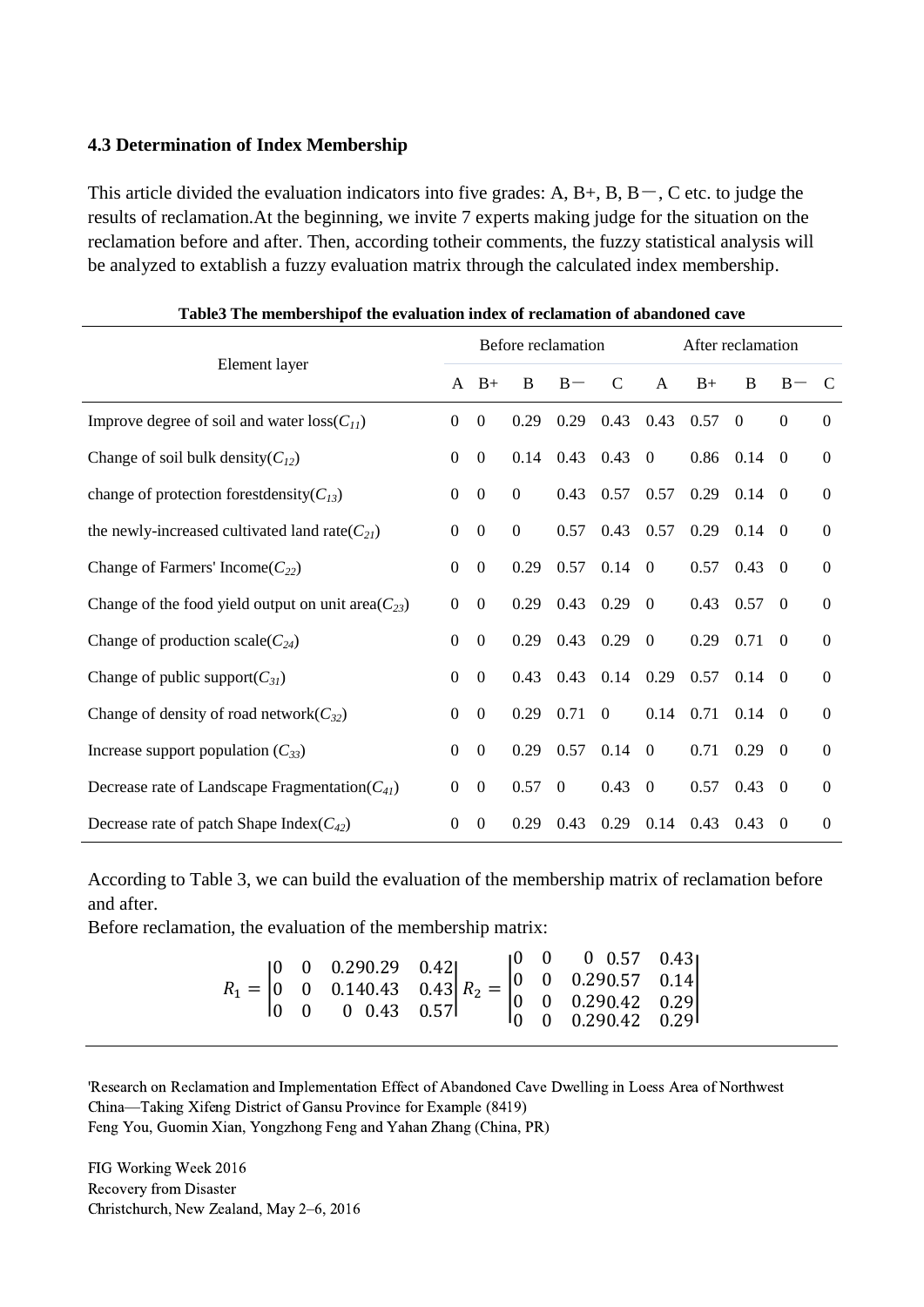$R_3 = |$ 0 0 0.43 0 0 0.29 0 0 0.29 0.43 0.14 0.71 0 0.57 0.14  $R_4 = \begin{bmatrix} 0 & 0 \\ 0 & 0 \end{bmatrix}$ 0 0 0.57 0 0.43 0.29 0.42 0.29|

After reclamation, the evaluation of the membership matrix:

| $R'_{1} = \begin{bmatrix} 0.43 & 0.57 & 0 & 0 & 0 \\ 0 & 0.86 & 0.140 & 0 \\ 0.57 & 0.29 & 0.140 & 0 \end{bmatrix}$ $R'_{2} = \begin{bmatrix} 0.57 & 0.29 & 0.140 & 0 \\ 0 & 0.57 & 0.430 & 0 \\ 0 & 0.43 & 0.570 & 0 \\ 0 & 0.29 & 0.710 & 0 \end{bmatrix}$ |  |  |  |
|--------------------------------------------------------------------------------------------------------------------------------------------------------------------------------------------------------------------------------------------------------------|--|--|--|
| $R'_{3} = \begin{vmatrix} 0.29 & 0.57 & 0.140 & 0 \\ 0.14 & 0.71 & 0.150 & 0 \\ 0 & 0.71 & 0.290 & 0 \end{vmatrix} R'_{4} = \begin{vmatrix} 0 & 0.570.43 & 0 & 0 \\ 0.14 & 0.430.43 & 0 & 0 \end{vmatrix}$                                                   |  |  |  |

#### **4.4 Multilevel Fuzzy Comprehensive Evaluation Model**

By calculation, the index weight is known:

 $A = (B_1, B_2, B_3, B_4) = [0.2968, 0.3769, 0.2291, 0.0972]$  $B_1 = (C_{11}, C_{12}, C_{13}) = [0.6327, 0.1749, 0.1924]$  $B_2 = (C_{21}, C_{22}, C_{23}, C_{24}) = [0.2247, 0.4636, 0.2424, 0.0693]$  $B_3 = (C_{31}, C_{32}, C_{33}) = [0.1359, 0.1790, 0.6851]$  $B_4 = (C_{41}, C_{42}) = [0.7500, 0.2500]$ 

According to the indexes membership matrix, we can create ecological effects, economic effects, social effects, landscape effects and overall efficiency of fuzzy comprehensive rating, and make fuzzy operation.

The ecological effects evaluation mood of reclamation before and after:

 $B_1 = [0,0,0.2080,0.3414,0.4569]$ 

 $B'_1$  = [0.3817,0.5668,0.0514,0,0]

The economic effects evaluation mood of reclamation before and after:

 $B_2 = [0,0,0.2248,0.5264,0.2519]$ 

 $B'_{2} = [0.1281, 0.4537, 0.4128, 0, 0]$ 

The social effects evaluation mood of reclamation before and after:

 $B_3 = [0,0,0.3090,0.5760,0.1149]$ 

 $B'_{3} = [0.0645, 0.6910, 0.2428, 0, 0]$ 

The landscape effects evaluation mood of reclamation before and after:

 $B_4 = [0,0,0.5,0.1075,0.3950]$ 

 $B'_4 = [0.0350, 0.5350, 0.4300, 0, 0]$ 

'Research on Reclamation and Implementation Effect of Abandoned Cave Dwelling in Loess Area of Northwest China—Taking Xifeng District of Gansu Province for Example (8419) Feng You, Guomin Xian, Yongzhong Feng and Yahan Zhang (China, PR)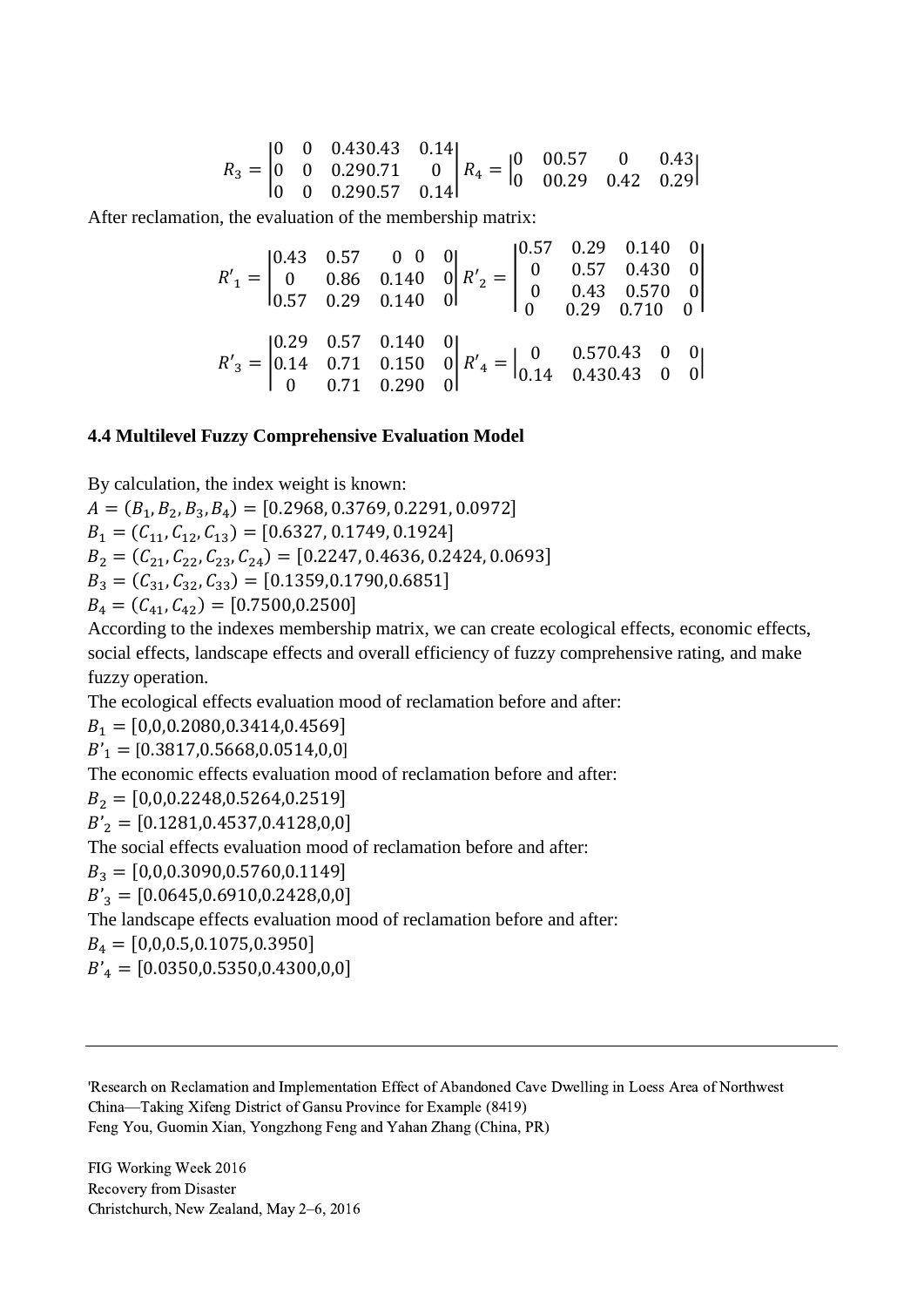Comprehensive evaluation effect is based on the above four effects that constitute the judging matrix of evaluation of the effect of comprehensive, abandoned cave before and after the implementation of comprehensive benefit evaluation of land reclamation of judgment matrix is:

$$
R = \begin{bmatrix} 0 & 0 & 0.20800.3414 & 0.4569 \\ 0 & 0 & 0.22480.5264 & 0.2519 \\ 0 & 0 & 0.30900.5760 & 0.1149 \\ 0 & 0 & 0.50000.1075 & 0.3950 \end{bmatrix}
$$

$$
R' = \begin{bmatrix} 0.3817 & 0.5668 & 0.05140 & 0 \\ 0.1281 & 0.4537 & 0.41820 & 0 \\ 0.0645 & 0.6910 & 0.24280 & 0 \\ 0.0350 & 0.5350 & 0.43000 & 0 \end{bmatrix}
$$

Therefore, the comprehensive evaluation effect mood of reclamation before and after is:  $A = [0,0,0.2659,0.4421,0.2953]$  $A' = [0.1797, 0.5496, 0.2703, 0.0]$ 

#### **4.5 Evaluation Results**

In order to compare the effect before and after the reclamation, the real objective reflects the comprehensive benefit of land consolidation, in the use of multi-level integrated assessment of fuzzy reclamation comprehensive efficiency from low to high-level evaluation layer note,we get fuzzy operation at all levels based on the results of arithmetic method reintroduction benefit evaluation and set standards, establish evaluation criteria scoring functions:

$$
F = (f1, f2, f3, f4, f5)^T = (100, 80, 60, 40, 20)^T
$$

The grades of four effects before and after reclamation can be calculated that is : $Z_i = B_i \times F$ ;  $Z'_i = B'_i \times F$ (1)The Ecological Effects Before reclamation: $Z_1 = B_1 \times F = 35.27$ After reclamation:  $Z'_1 = B'_1 \times F = 86.61$ (2)The Economic Effects, Before reclamation $Z_2 = B_2 \times F = 39.58$ : After reclamation:  $Z'_2 = B'_2 \times F = 74.20$ (3)The Social Effects Before reclamation: $Z_3 = B_3 \times F = 43.88$ After reclamation:  $Z'_3 = B'_3 \times F = 76.29$ (4)The Landscape Effects Before reclamation:  $Z_4 = B_4 \times F = 42.20$ 

'Research on Reclamation and Implementation Effect of Abandoned Cave Dwelling in Loess Area of Northwest China—Taking Xifeng District of Gansu Province for Example (8419) Feng You, Guomin Xian, Yongzhong Feng and Yahan Zhang (China, PR)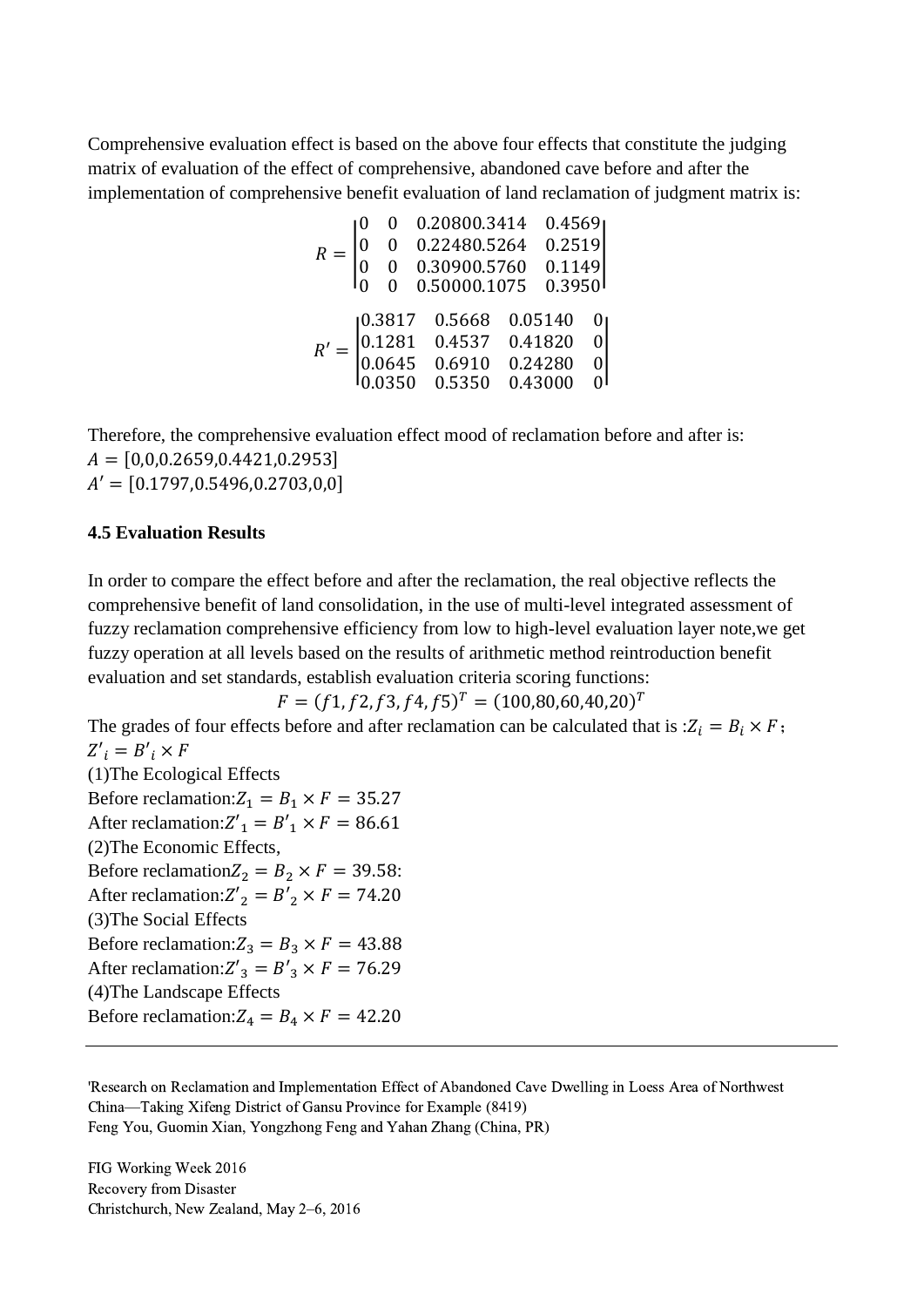After reclamation:  $Z'_4 = B'_4 \times F = 72.10$ (5)The Comprehensive Effect Before reclamation:  $Z = B \times F = 39.54$ After reclamation:  $Z' = B' \times F = 78.16$ 

By calculating results, before the reclamation, we can see that the ecological, economic, social, landscape and comprehensive effect were less than 60 points, all conditions are in C level. It is not conducive to the stable development of the project area ecological economic and social environment; the implementation of the project, the for the project area are of great ecological, economic, social, and landscape effect, after finishing, ecological effect in more than 85 points, achieved the level of B+, the remaining three and comprehensive effect between 70-80, achieved the level of B.

## **5. Conclusion**

(1)By finishing the land development, the land effectively increases the area of arable land, improves agricultural production conditions, improves land utilization, thereby increasing labor productivity, incomes of farmers in terms of tangible foresting an important role in local economic development. In project area, the land reclamation rate and the capacity of farmland disaster-resistant have improved significantly which has played a significant role for improving the ecological environment in the project area.

(2)The ecological effects, economic effects, social effects and landscape effects have been good improvement by calculation, the scores respectively are from 35.27, 39.58, 43.88, 42.20 to 86.61, 74.20, 76.29, 72.10. The score of comprehensive effects is from 39.54 to 78.16. the scores's changing from collating before and after can be seen that the overall implementation of the project is success because the scores are all above 70, reaching the excellent level, and achieving satisfied results.

(3)In the first evaluation process,the methods of AHP and expert scoring are combination in index weight, followed by the use of multi-level fuzzy comprehensive evaluation of the benefits of consolidation around the project area that was evaluated, considering various factors affect the comprehensive effectiveness of the land development. The comprehensive evaluation of the plurality of experts' opinions, qualitative and quantitative analysis of organic combination of not starting, not only can fully reflect the ambiguity of the evaluation factors and evaluation process, and minimize the personal subjective evils, than the average rating scoring and other methods more in line with objective reality.

<sup>&#</sup>x27;Research on Reclamation and Implementation Effect of Abandoned Cave Dwelling in Loess Area of Northwest China—Taking Xifeng District of Gansu Province for Example (8419) Feng You, Guomin Xian, Yongzhong Feng and Yahan Zhang (China, PR)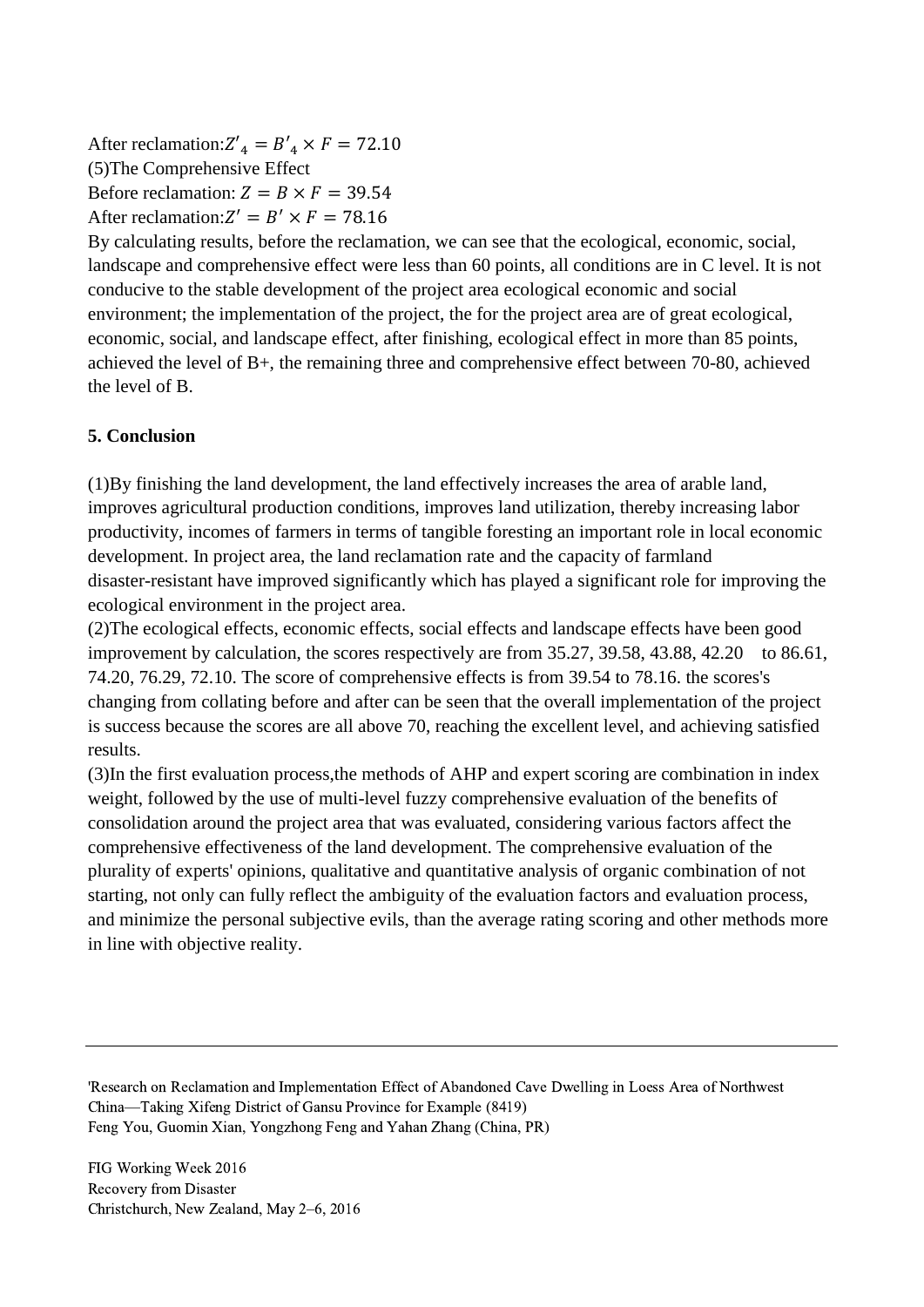# **REFERENCES**

[1]CHEN Ya-wei, FENG Yong-zhong, GUO Si-yan etal.The effects of different discarded caves on the soil physical property on Loess Plateau [J]. Journal of Gansu Agricultral University, 2014: 2: 112-115.

[2]FENG Yong-zhong,CHEN Ya-wei,XIAN Guo-min etal.Assessment on the Land reclamation suitability of discarded cave in Loess Plateau<sup>[J]</sup>. Journal of Gansu Agricultral University, 2012: 3: 107-110

[3]GU Zhi-quan.Fertility Characteristics of Reclaimed Soils and Techniques for their Comprehensive Management [J].Soils, 2005: 21(2): 110-113.

[4]JING Sheng-peng,GUO Si-yan etal.Reclamation Potential Analysis of the Abandoned Cave Dwelling in Loess Plateau-Taking Xifeng District of Gansu Province for Example[J]. Journal of Anhui Agri Sci.2015: 43(9): 329-331.

[5]MI Hai-zhen,XU Fang-yi,HU Yan-ni.Analysisi and Prevention of Loess Cave-dwelling Damage in Qingyang[J]. Low Temperature Architecture Technology, 2010: 9: 115-117.

[6]QU Shen.The research for reproduction and protection of Yellow earth living culture in Shaanxi[D].XI'AN Academy of Fine Arts,2008.

[7]TANG Xiang-long,A Preliminary Research on the Protection and Regeneration of Cave Dwellings during the Course of Urban Growth in Qingyang[D]. Northwest Normal University, 2004.

[8]WEI Ting-ting,CHEN ping,YAO Duo-xi etal.Analysls and Comprehensive Evaluation of Soil Fertility Status for Coal Mine Reclam ation Area[J].Journal of Anhui Agri Sci,2010: 38(18): 320-321.

[9]WU Cheng-ji,GAN Zhi-mao,MENG Cai-ping. Stability of cave dwelling of loess hills in north part of Shaanxi province[J].Journal of Shaan xi Normal University (Natural Science Edition),2005: 33(3): 119-122.

[10]XIAN Guo-min,FENG Yong-zhong,LIU Xue-lu.Comparison of Soil Properties of Hutong Type and Hillside Abandoned Dwelling Caves Homestead After Reclamation[J].Gansu Agr.Sci.and Techn, 2014:1: 12-13

[11]YANG Jun.Study on Post Benefit Evaluation of Land Consolidation Project Implementation-A Case Study of Land Consolidation Project in Changyang Tujia Autonomous County,Hubei Province[D].China University of Geosciences,2012.

[12]ZHAO Shao-mei,JIANG Xin,HOU Wen-da. Exploration of Underground Cave Dwelling development in Loess Plateau[J].Journal of Anhui Agri Sci. 2014:42(6): 1754-1756, 1778 [13]ZHU li-bo.The ecological thought of cave-dwelling[J]. Journal of Zhengzhou University of Light Industry,2007: 4: 12-14.

'Research on Reclamation and Implementation Effect of Abandoned Cave Dwelling in Loess Area of Northwest China—Taking Xifeng District of Gansu Province for Example (8419) Feng You, Guomin Xian, Yongzhong Feng and Yahan Zhang (China, PR)